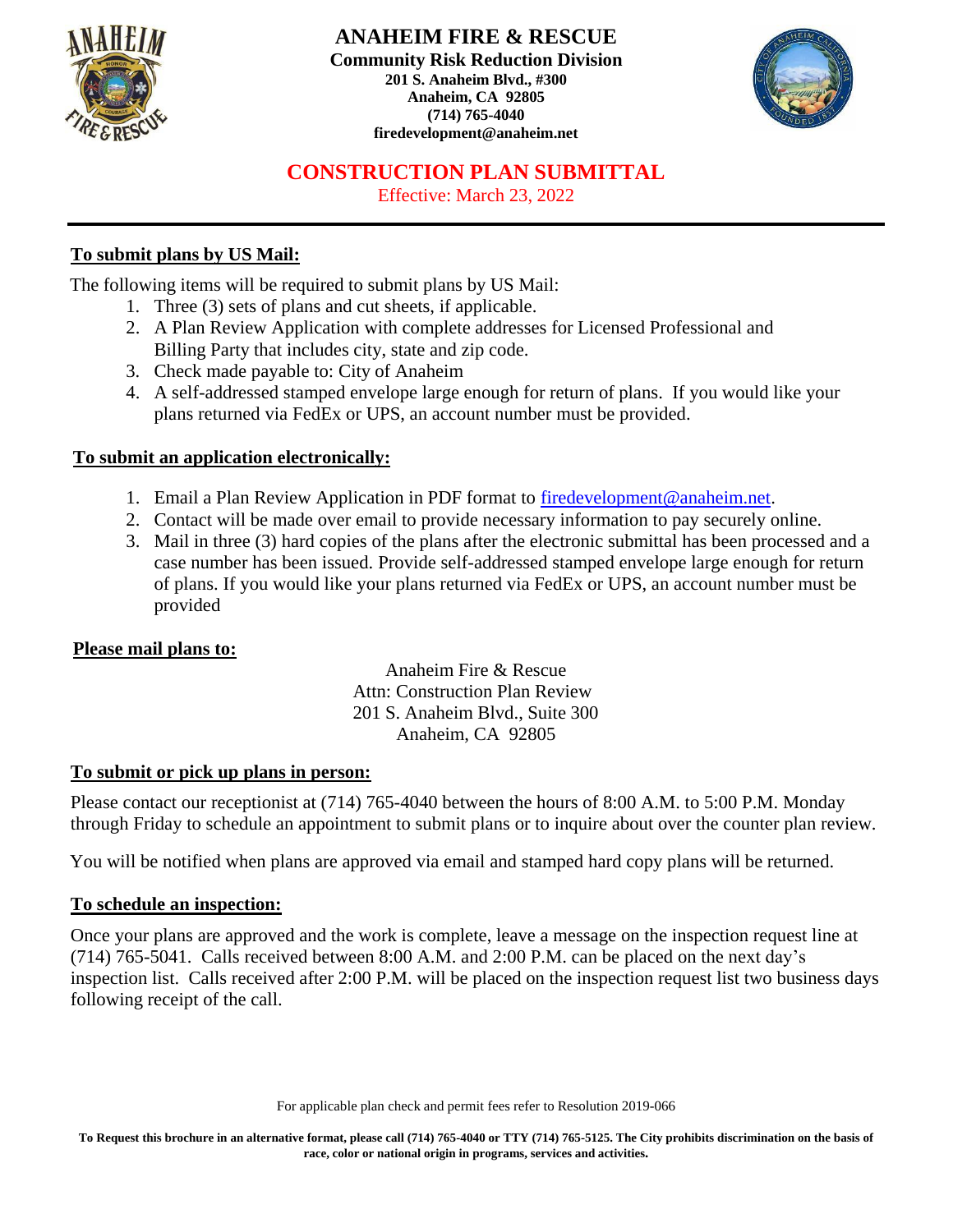| <b>ANAHEIM FIRE &amp; RESCUE</b><br><b>COMMUNITY RISK REDUCTION</b><br>201 S. Anaheim Blvd., #300<br>Anaheim, CA 92805<br>PLAN REVIEW APPLICATION<br>SITE ADDRESS                                                                                                                                                                                                                                                                                                                                                                                                                                                                                                                                                                                                                                                                                                                                                                                                                              |                                      |                                                                                                                                                                                                                                                                                                                                                                                                                                                                                                                                                                                                                                                                              |  |
|------------------------------------------------------------------------------------------------------------------------------------------------------------------------------------------------------------------------------------------------------------------------------------------------------------------------------------------------------------------------------------------------------------------------------------------------------------------------------------------------------------------------------------------------------------------------------------------------------------------------------------------------------------------------------------------------------------------------------------------------------------------------------------------------------------------------------------------------------------------------------------------------------------------------------------------------------------------------------------------------|--------------------------------------|------------------------------------------------------------------------------------------------------------------------------------------------------------------------------------------------------------------------------------------------------------------------------------------------------------------------------------------------------------------------------------------------------------------------------------------------------------------------------------------------------------------------------------------------------------------------------------------------------------------------------------------------------------------------------|--|
|                                                                                                                                                                                                                                                                                                                                                                                                                                                                                                                                                                                                                                                                                                                                                                                                                                                                                                                                                                                                |                                      |                                                                                                                                                                                                                                                                                                                                                                                                                                                                                                                                                                                                                                                                              |  |
|                                                                                                                                                                                                                                                                                                                                                                                                                                                                                                                                                                                                                                                                                                                                                                                                                                                                                                                                                                                                |                                      |                                                                                                                                                                                                                                                                                                                                                                                                                                                                                                                                                                                                                                                                              |  |
|                                                                                                                                                                                                                                                                                                                                                                                                                                                                                                                                                                                                                                                                                                                                                                                                                                                                                                                                                                                                |                                      |                                                                                                                                                                                                                                                                                                                                                                                                                                                                                                                                                                                                                                                                              |  |
|                                                                                                                                                                                                                                                                                                                                                                                                                                                                                                                                                                                                                                                                                                                                                                                                                                                                                                                                                                                                |                                      |                                                                                                                                                                                                                                                                                                                                                                                                                                                                                                                                                                                                                                                                              |  |
|                                                                                                                                                                                                                                                                                                                                                                                                                                                                                                                                                                                                                                                                                                                                                                                                                                                                                                                                                                                                |                                      |                                                                                                                                                                                                                                                                                                                                                                                                                                                                                                                                                                                                                                                                              |  |
|                                                                                                                                                                                                                                                                                                                                                                                                                                                                                                                                                                                                                                                                                                                                                                                                                                                                                                                                                                                                |                                      |                                                                                                                                                                                                                                                                                                                                                                                                                                                                                                                                                                                                                                                                              |  |
|                                                                                                                                                                                                                                                                                                                                                                                                                                                                                                                                                                                                                                                                                                                                                                                                                                                                                                                                                                                                |                                      |                                                                                                                                                                                                                                                                                                                                                                                                                                                                                                                                                                                                                                                                              |  |
|                                                                                                                                                                                                                                                                                                                                                                                                                                                                                                                                                                                                                                                                                                                                                                                                                                                                                                                                                                                                |                                      |                                                                                                                                                                                                                                                                                                                                                                                                                                                                                                                                                                                                                                                                              |  |
| BILLING ADDRESS AND ZIP: University of the state of the state of the state of the state of the state of the state of the state of the state of the state of the state of the state of the state of the state of the state of t                                                                                                                                                                                                                                                                                                                                                                                                                                                                                                                                                                                                                                                                                                                                                                 |                                      | BILLING PARTY PHONE: NAMEL PARTY PHONE                                                                                                                                                                                                                                                                                                                                                                                                                                                                                                                                                                                                                                       |  |
| <b>Residential-Multi Family *</b><br>□<br><b>Residential-Single Family *</b><br>□<br><b>Aboveground Storage Tanks (Including LPG Tanks)-\$333</b><br>$\Box$<br>(Planning/Zoning approval required)<br>Number of Tanks:<br>Volume:<br><b>Alternate Materials &amp; Methods-\$34</b><br>□<br><b>Battery System-\$165</b><br>$\Box$<br><b>Carbon Dioxide Beverage Dispensing Systems-\$365</b><br>$\Box$<br><b>Compressed Gases (Includes Medical Gases)-\$180</b><br>$\Box$<br>Fire Alarm Systems (Includes Waterflow Monitoring Systems)<br>$\Box$<br>(NOTE: The following devices will be considered applicable<br>For the purpose of billing: smoke detectors, heat detectors,<br>duct detectors, manual pull stations, tamper switches, waterflow<br>switches, and all notification appliances).<br>Number of Devices:<br>$\Box$ 0-10 devices: \$365<br>$\Box$ 11-100 devices: \$464<br>101-400 devices: \$907<br>$\Box$ 401 + devices: \$1152<br>Fire Extinguishing Systems-\$199<br>$\Box$ | $\Box$<br>$\Box$<br>$\Box$<br>$\Box$ | Fire Pump?: Nes No<br>Underground fire line addition? Nes No<br>Sprinkler Type:<br>NFPA Design Standard: __________<br>Number of Risers:<br>Number of Sprinklers:<br>$\Box$ 0-50 Sprinklers: \$295<br>$\Box$ 51-100 Sprinklers: \$364<br>101-300 Sprinklers: \$590<br>301-500 Sprinklers: \$729<br>$\Box$ 501+ Sprinklers: \$990<br>Flammable and Combustible Liquids-\$283<br><b>Fuel Modification-\$256</b><br><b>Hazardous Materials-\$290</b><br>High-Piled Combustible Storage-\$359<br>(Must provide electronic PDF of plans prior to<br>permit issuance)<br>Width:<br>Area (Sq Ft):<br><b>Commodity Class:</b><br>Racks? Yes No Shelves? Yes No<br>Solid Pile? Nes No |  |
| Number of Nozzles: Number of Systems:                                                                                                                                                                                                                                                                                                                                                                                                                                                                                                                                                                                                                                                                                                                                                                                                                                                                                                                                                          | $\Box$                               | <b>Public Water Improvement Plans-\$69</b>                                                                                                                                                                                                                                                                                                                                                                                                                                                                                                                                                                                                                                   |  |
| Fire Pumps-\$313<br>□                                                                                                                                                                                                                                                                                                                                                                                                                                                                                                                                                                                                                                                                                                                                                                                                                                                                                                                                                                          | $\Box$                               | Site Plan Review (Includes fire master plans,                                                                                                                                                                                                                                                                                                                                                                                                                                                                                                                                                                                                                                |  |
| Fire Sprinkler System (Complete, not incld. underground or standpipes)<br>$\Box$<br>Fire Pump: Yes No                                                                                                                                                                                                                                                                                                                                                                                                                                                                                                                                                                                                                                                                                                                                                                                                                                                                                          | $\Box$                               | emergency access, and hydrant locations)-\$63<br><b>Standpipe Systems -\$298</b>                                                                                                                                                                                                                                                                                                                                                                                                                                                                                                                                                                                             |  |
| Underground fire line addition? Nes No                                                                                                                                                                                                                                                                                                                                                                                                                                                                                                                                                                                                                                                                                                                                                                                                                                                                                                                                                         |                                      | Wet or $Dry$ ?                                                                                                                                                                                                                                                                                                                                                                                                                                                                                                                                                                                                                                                               |  |
|                                                                                                                                                                                                                                                                                                                                                                                                                                                                                                                                                                                                                                                                                                                                                                                                                                                                                                                                                                                                | $\Box$                               | <b>Underground Private Fire Service Mains</b>                                                                                                                                                                                                                                                                                                                                                                                                                                                                                                                                                                                                                                |  |
| Sprinkler Type: NFPA Design Standard: __________<br># of Risers: _________ # of Systems: ________                                                                                                                                                                                                                                                                                                                                                                                                                                                                                                                                                                                                                                                                                                                                                                                                                                                                                              |                                      | and their Appurtenances-\$330                                                                                                                                                                                                                                                                                                                                                                                                                                                                                                                                                                                                                                                |  |
| # of Sprinklers Heads:<br>$\Box$ 0-50 Sprinklers: \$292                                                                                                                                                                                                                                                                                                                                                                                                                                                                                                                                                                                                                                                                                                                                                                                                                                                                                                                                        |                                      | **Construction permit fee includes plan check,<br>initial inspection, and one re-inspection.                                                                                                                                                                                                                                                                                                                                                                                                                                                                                                                                                                                 |  |
| 51-100 Sprinklers: \$364                                                                                                                                                                                                                                                                                                                                                                                                                                                                                                                                                                                                                                                                                                                                                                                                                                                                                                                                                                       |                                      |                                                                                                                                                                                                                                                                                                                                                                                                                                                                                                                                                                                                                                                                              |  |
| 101-200 Sprinklers: \$398                                                                                                                                                                                                                                                                                                                                                                                                                                                                                                                                                                                                                                                                                                                                                                                                                                                                                                                                                                      | $\Box$                               | <b>Emergency Responder Radio Coverage</b>                                                                                                                                                                                                                                                                                                                                                                                                                                                                                                                                                                                                                                    |  |
| 201-500 Sprinklers: \$599                                                                                                                                                                                                                                                                                                                                                                                                                                                                                                                                                                                                                                                                                                                                                                                                                                                                                                                                                                      |                                      | <b>System - \$464</b>                                                                                                                                                                                                                                                                                                                                                                                                                                                                                                                                                                                                                                                        |  |
| 501-1500 Sprinklers: \$880                                                                                                                                                                                                                                                                                                                                                                                                                                                                                                                                                                                                                                                                                                                                                                                                                                                                                                                                                                     | $\Box$                               | <b>Expedited (Double the listed fee)</b>                                                                                                                                                                                                                                                                                                                                                                                                                                                                                                                                                                                                                                     |  |
| $\Box$ 1501+ Sprinklers: \$1363                                                                                                                                                                                                                                                                                                                                                                                                                                                                                                                                                                                                                                                                                                                                                                                                                                                                                                                                                                |                                      |                                                                                                                                                                                                                                                                                                                                                                                                                                                                                                                                                                                                                                                                              |  |

| Make checks payable to: CITY OF ANAHEIM                                                     |  |
|---------------------------------------------------------------------------------------------|--|
| To schedule an inspection, call (714) 765-5041, between the hours of 8:00 A.M. to 5:00 P.M. |  |
| For applicable plan check and permit fees refer to Resolution 2019-066                      |  |

| <b>FOR OFFICE USE ONLY:</b> |       |                |              |  |  |  |
|-----------------------------|-------|----------------|--------------|--|--|--|
| Amount Due:                 | Date: | Theck No.:     | Credit Card: |  |  |  |
| Approved By:                |       | Approval Date: |              |  |  |  |

To request this brochure in an alternative format, please call (714) 765-4040, or TTD (714) 765-5125. The City prohibits discrimination on the basis of race, color, or national origin in programs, services, and activities. REVISED 09/2019